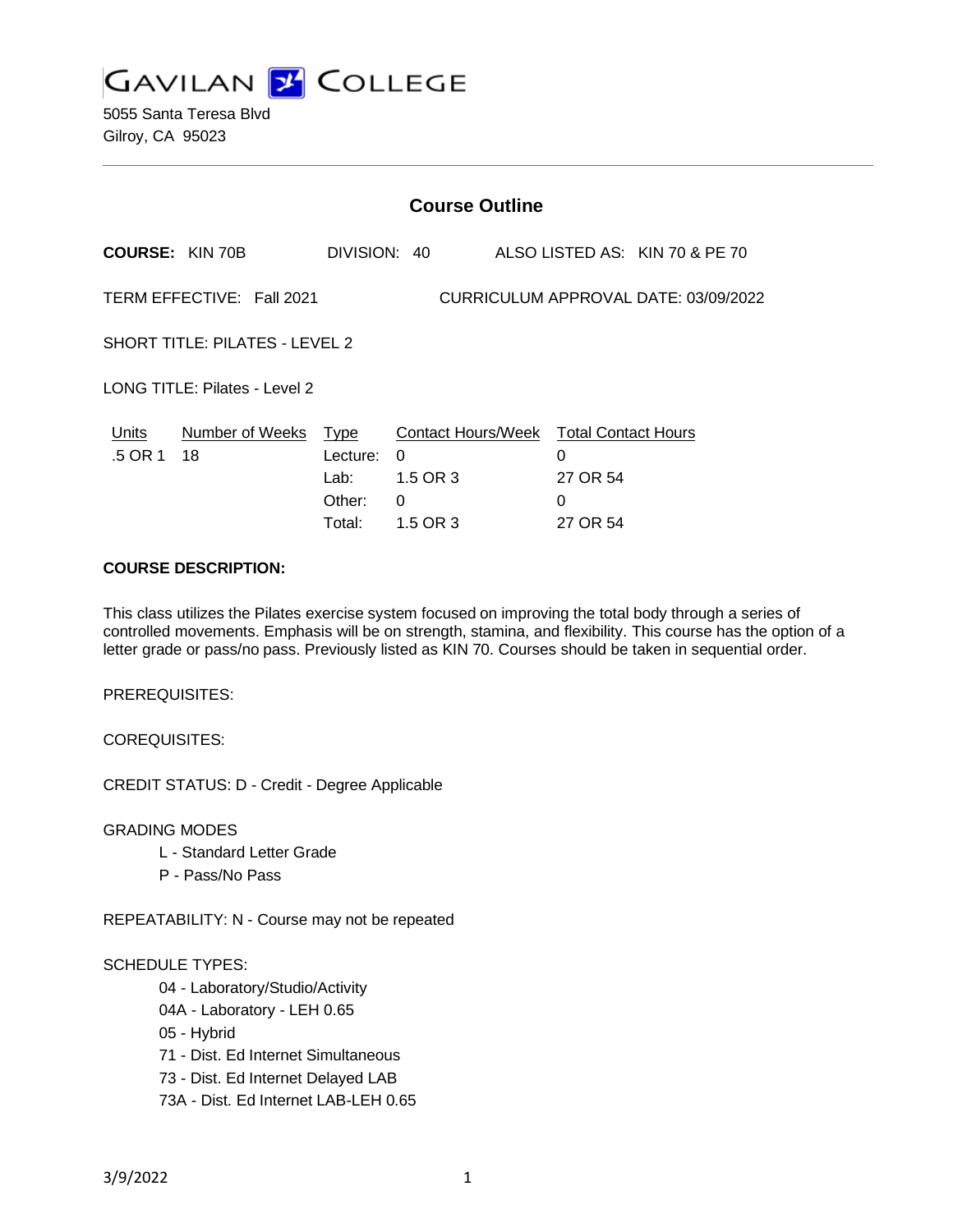### **STUDENT LEARNING OUTCOMES:**

By the end of this course, a student should:

1. Explain the Pilates Principles of Fluidity, Precision, and Breath.

2. Demonstrate four (4) flexibility, four (4) strengthening, and four (4) stability movements while executing proper breathing techniques specific to Pilates.

# **COURSE OBJECTIVE:**

By the end of this course, a student should:

1. Apply the Principles of Pilates into a level 2 mat routine.

2. Perform and execute level 2 Pilates floor and mat exercises within an exercise class.

#### **CONTENT, STUDENT PERFORMANCE OBJECTIVES, OUT-OF-CLASS ASSIGNMENTS**

Curriculum Approval Date: 03/09/2022

3 - 6 Hours:

Content: Orientation of course requirements. Complete individual assessments. Review of Pilates principles and exercises presented in Level 1. Introduce the Pilates Principle of Precision and present a variety of Pilates exercises that help develop that principle.

3 - 6 Hours:

Content: Warm up. Presentation on the Pilates Principle of Breath. Introduce Pilates breathing exercises. Incorporate the Pilates Principles of Precision and Breath into a variety of Pilates exercises.

4 - 9 Hours:

Content: Warm up. Introduce the Pilates Principle of Fluidity. Presentation on the Pilates exercises that incorporate the Principle of Fluidity. Incorporate the Pilates Principles of Breath and Fluidity into a variety of Pilates exercises.

4.5 - 10 Hours:

Content: Warm up. Introduce Pilates exercises that incorporate the Principles of Precision, Breath, and Fluidity. This could include:

Rolling-like-a-Ball, Open-Leg Rocker, Prone Hold, and Seal. These exercises will develop strength, stamina, and flexibility.

4.5 - 9 Hours:

Content: Warm up. Continue working on the three (3) Pilates Principles of Precision, Breath, and Fluidity. Introduce additional Pilates exercises which help develop these principles, such as: Double Straight-Leg Stretch and Darts.

6 - 12 Hours:

Content: Warm up. Continue to build on the mat routine by incorporating Pilates exercises that help develop strength, stamina, and flexibility into a mat sequence. Review for final, including the requirements for the self-reflection paper.

2 Hours:

Final.

#### **METHODS OF INSTRUCTION:**

demonstration, multi-media, guided practice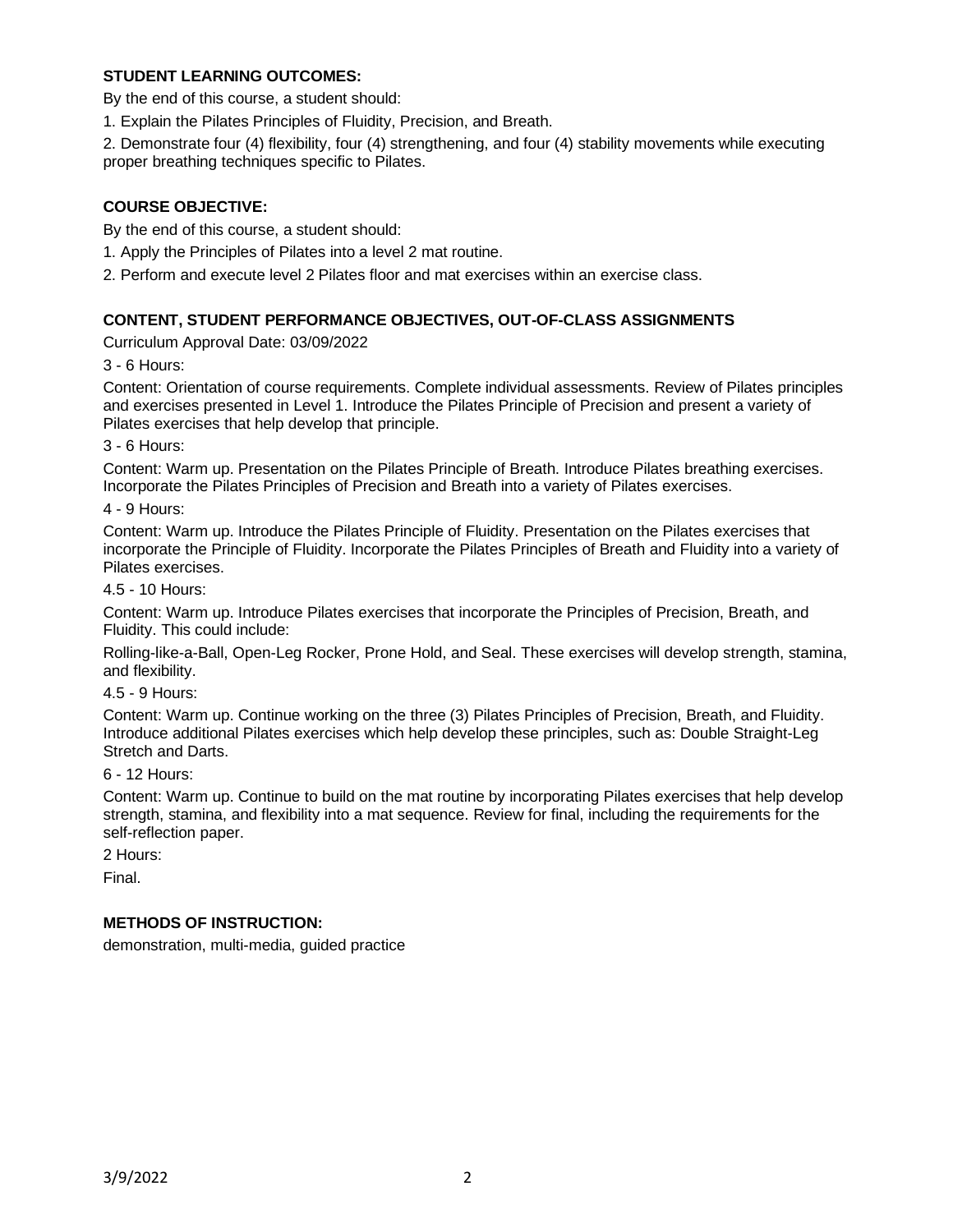### **METHODS OF EVALUATION:**

Writing assignments Evaluation Percent 10 Evaluation Description Percent range of total grade: 10 % to 20 % Other: journaling, written self assessment

Skill demonstrations Evaluation Percent 30 Evaluation Description Percent range of total grade: 10 % to 30 % Demonstration Exams

Objective examinations Evaluation Percent 10 Evaluation Description Percent range of total grade: 10 % to 20 % Multiple Choice; True/False Other methods of evaluation

Evaluation Percent 50 Evaluation Description Percent range of total grade: 50 % to 70 %

#### **REPRESENTATIVE TEXTBOOKS:**

No textbook required. Handouts will be provided as needed.